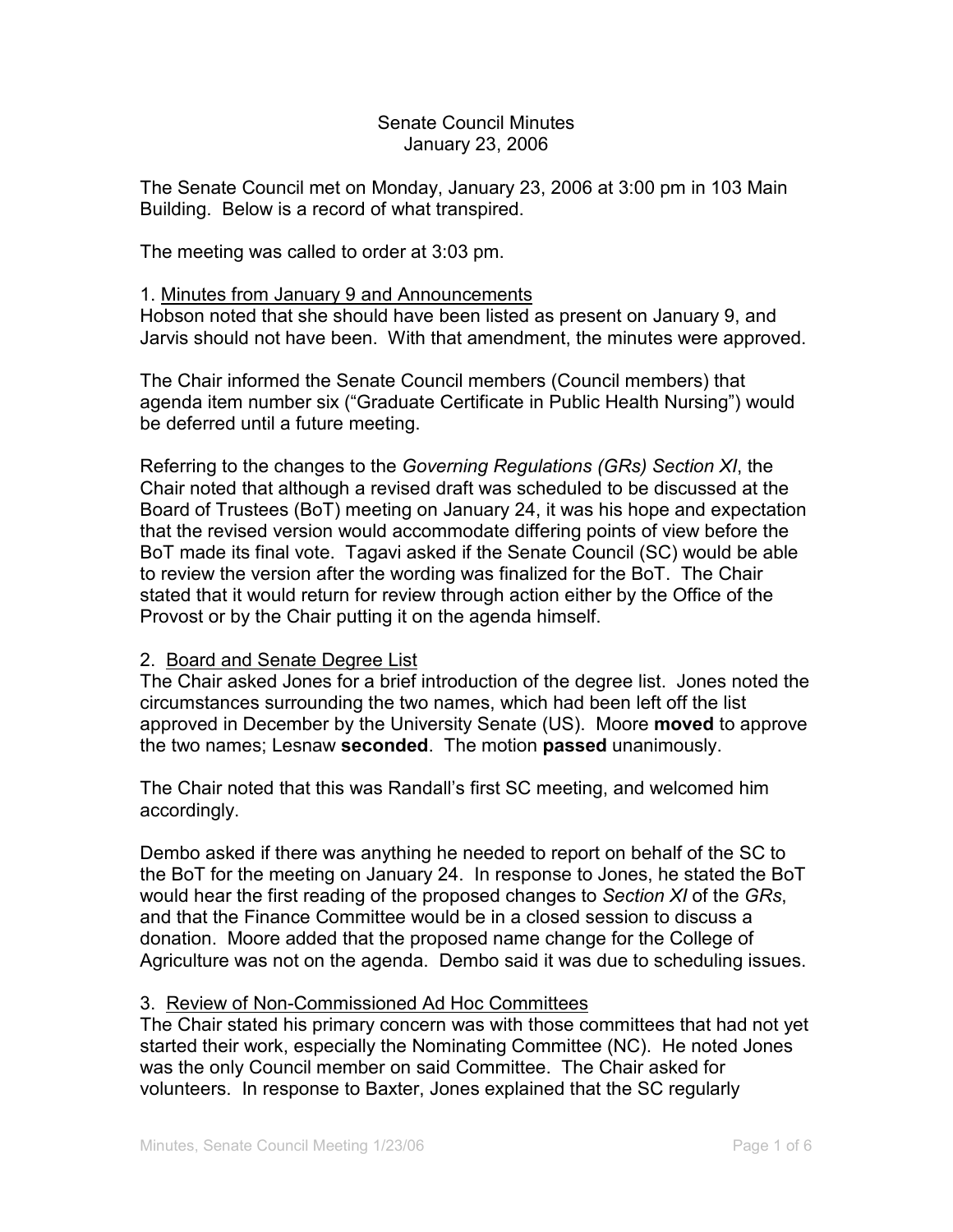received requests for names of individuals to serve on various University of Kentucky committees. He said the NC would be responsible for collating and bringing to the SC's attention possible names for submission.

Tagavi **moved** that the Nominating Committee be made up of Jones, Baxter and Randall and should provide the SC with a statement of charge as soon as is reasonably possible. Grossman **seconded**. The motion **passed** unanimously.

The Chair moved discussion to the Committee on Committees (CC). He explained that the impetus behind the motion to create the CC was that the present committee structure of the US might not be well aligned with new and developing issues at UK; the present structure could benefit from careful review. He noted no names had come forth despite calls, and said he was looking to the SC for direction. Jones asked if there was a way to involve current committee chairs. The Chair noted his approval of such an avenue. To clarify, he stated the CC would be expected to review the committee structure of the US. It was suggested that the US committee chairs be invited to discuss the possible membership of the CC.

Dembo noted four important reasons for the CC to begin its work: eliminating nonfunctioning or unnecessary committees; whittling the number of committees could energize remaining committees to play larger roles; ways could be found to ensure committees could have appropriate levels of Administration and student input to correspond to the committees' respective foci; and updating and modernizing the committee structure would ensure committees' charges are aligned with UK's administrative hierarchy.

In the absence of a motion on the floor, the Chair stated he would take the SC's suggestions and convene a meeting of as many University Senate committee chairs as possible. He planned to indicate to them the impetus and charge for serving on the team to decide on the membership for the CC. He asked about requiring a deadline. Grossman suggested the ideas be sent forth as they percolated up.

The Chair asked for clarification from Council members about the impetus behind the Senate Council Operations Procedures Committee (SCOP), since he was not present when SCOP was created. Grossman recalled that the purpose was to regularize and write down the operating procedures of the SC and offer guidelines on topics such as the issue of authority of opinions on the SC listserv. Jones agreed. Tagavi stated he had noticed that on websites for bodies (similar to the SC) at other institutions, handbooks are available. He noted that there were certain things the SC decides to do that never go to the US. He recalled when the SC decided, for example, that when input was solicited from the SC on *Administrative Regulations* or *GRs*, the US must also weigh in on the issue, if time permits. Tagavi opined that a SC handbook would not need to be approved by the US since the purpose would be to memorialize current procedures.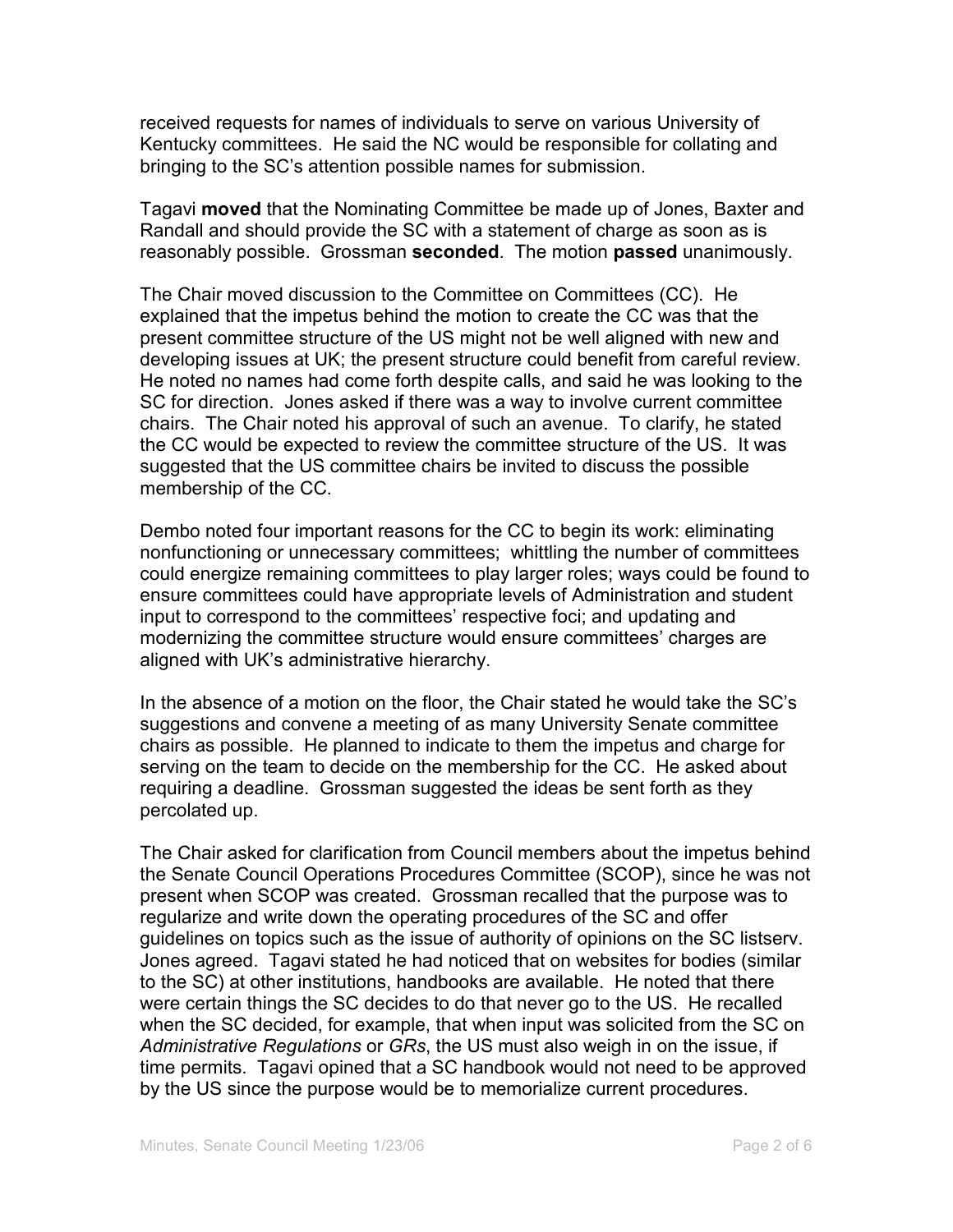Moore added that it would be beneficial to keep the number of committees to a minimum. The Chair suggested SCOP would need, at a minimum, to go back and look at several years of minutes to find guidelines that have been codified in the minutes. Jones suggested past chairs Moore and Dembo and the current Chair (Yanarella) and the Chair-Elect (Tagavi) start the process. Michael suggested that instead of another committee being utilized, the Rules & Elections Committee (R&E) could address the issue. Tagavi stated he agreed with Moore and Michael's comments, and added that he would consider Michael's comments as a friendly amendment so that the R&E committee could send an email to the four individuals identified for a review of policies, and then the R&E Committee could incorporate those policies into the *Senate Rules*.

Tagavi **moved** that the Rules & Elections Committee solicit from appropriate Senate Council members the past practices of the Senate Council; codify and collate said practices; identify the areas in which the Senate Council should have a process in place; and submit these items to the Senate Council for review. Grossman **seconded** and suggested a **friendly amendment**, which Tagavi accepted, to dissolve the Senate Council Operating Procedures Committee. A **vote** was taken and the motion **passed** unanimously.

The Chair indicated the other committees on the list were somewhat different from the others just discussed. Grossman stated the Writing Across the Curriculum Committee had not met since the University Senate passed the policy. He added that there is an established committee of the Undergraduate Council that is now in charge of that curriculum. Grossman said the Academic Offenses Committee was essentially finished but suggested waiting to dissolve it until after the next US meeting. Tagavi said the issue of dissolving ad hoc committees was something that should be codified by the R&E committee.

Tagavi **moved** to dissolve the ad hoc Writing Across the Curriculum Committee. Baxter **seconded**. The motion **passed** unanimously.

Tagavi noted his hope that the SC would not have to dissolve every ad hoc committee created. Grossman said that someone needed to declare when the committee's work is finished. Tagavi suggested that an ad hoc committee's creation would be accompanied by wording to allow for dissolution upon completion of the work.

The Chair moved to the issue of the Calendar Committee (CalC) and stated he wanted to reactivate it, since there was prevailing interest last semester to revise the University Calendar to expand the Thanksgiving Break to a full-week break.

Tagavi stated that he had received representatives from the Student Government Association (SGA) in his Ombud Office who presented to him a proposal to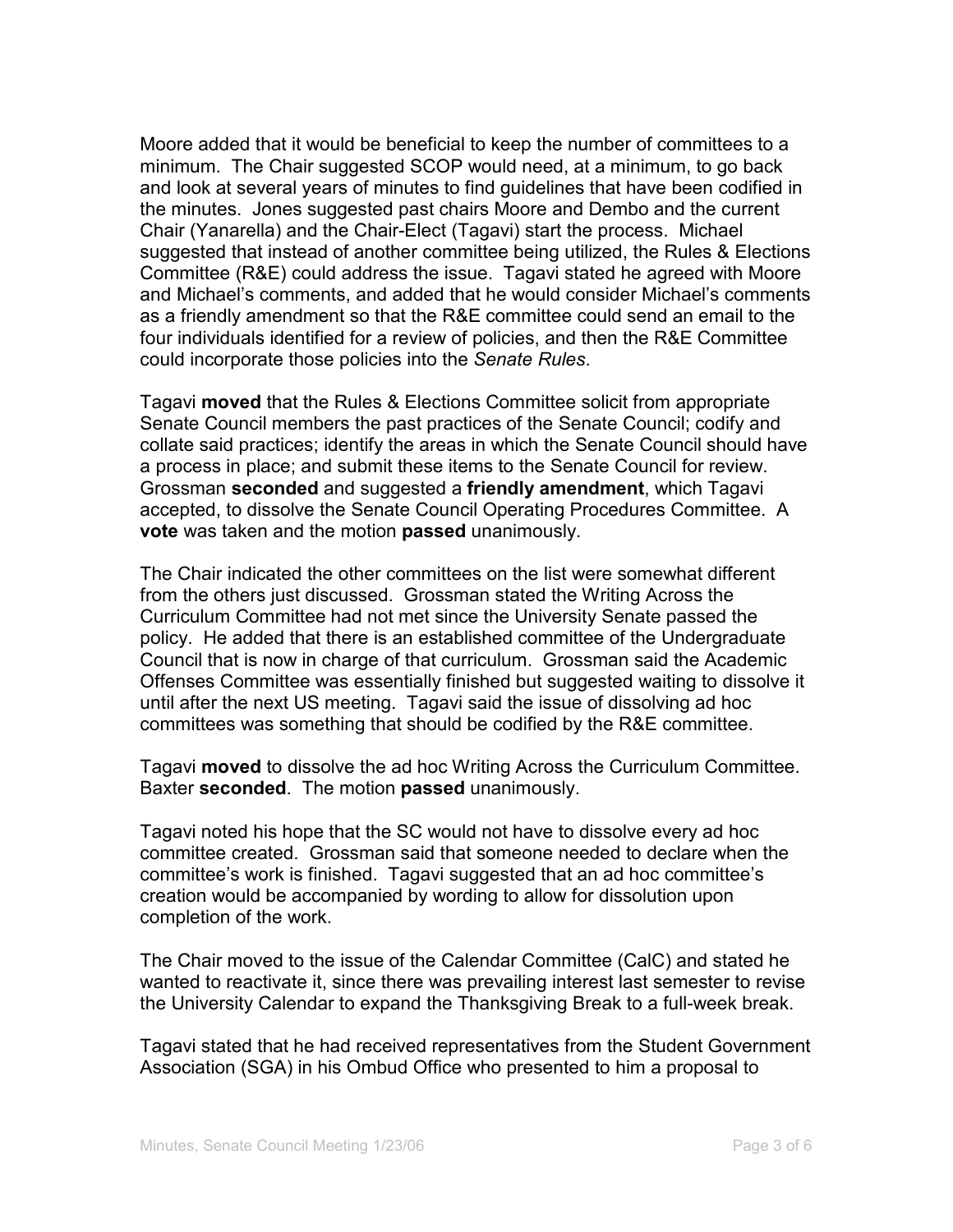change the way dead week and finals week are scheduled; he asked the Chair what to do with their proposal. The Chair stated it should be sent to him.

Grossman asked who initiated the proposal. Hobson explained the issue had arisen during the last SGA election and that it was a collaborative effort. In response to a question by Grossman, the Chair said the student member of the CalC had graduated. Grossman suggested Hobson serve. The other members of CalC were the Chair (Yanarella), Larry Grabau, Michael Kennedy and Don Witt.

Discussion then focused on the progress of CalC last semester. Moore stated the committee had made significant progress toward arranging for a full week's break at Thanksgiving, and doing away with the one-day break in October. The Chair added that the work stalled once the scope of concerns launched into the Spring and Summer calendars, but that CalC could focus on the Fall semester and build on that.

The Chair stated he would revisit the issue with Council members within two weeks regarding any need of the reconstituted committee. He suggested formally adding Hobson to ensure SGA representation. Jones so **moved**. Jarvis seconded. Discussion of the motion consisted of Grossman ascertaining from Hobson that she was willing to serve. A **vote** was taken and the motion **passed** unanimously.

The Chair asked about the status of the Enrollment Management Committee (EMC). Grabau agreed that the report had been submitted to the SC but thought it had yet to be presented to the US. After brief discussion, it was decided that the EMC could not be dissolved until the US had vetted the report and its recommendations. Baxter stated the issue would be up for discussion for the next decade and would not likely go away. Grossman suggested it could be a matter for the Committee on Committees to address.

There was a brief break while desired paperwork was retrieved.

4. Nominees to the University Committee on Academic Planning and Priorities The Chair referred to his handout and said he had been asked to provide six nominees from which three would be chosen by President Todd to serve on the University Committee on Academic Planning and Priorities (UCAPP). The Chair stated there was a fairly long list of names that had been put forth by Council members via the SC listserv. He encouraged Council members to pay particular heed to the charge of UCAPP, noting that it would be an important and strategic committee and support the implementation of the Top 20 Business Plan. He added that in addition to the US representatives appointed by the President, it was likely that there would be additional faculty representatives brought in to the domain sub-committees. Referencing the overlap between UCAPP and the US's Academic Planning and Priorities Committee (APP), the Chair stated that through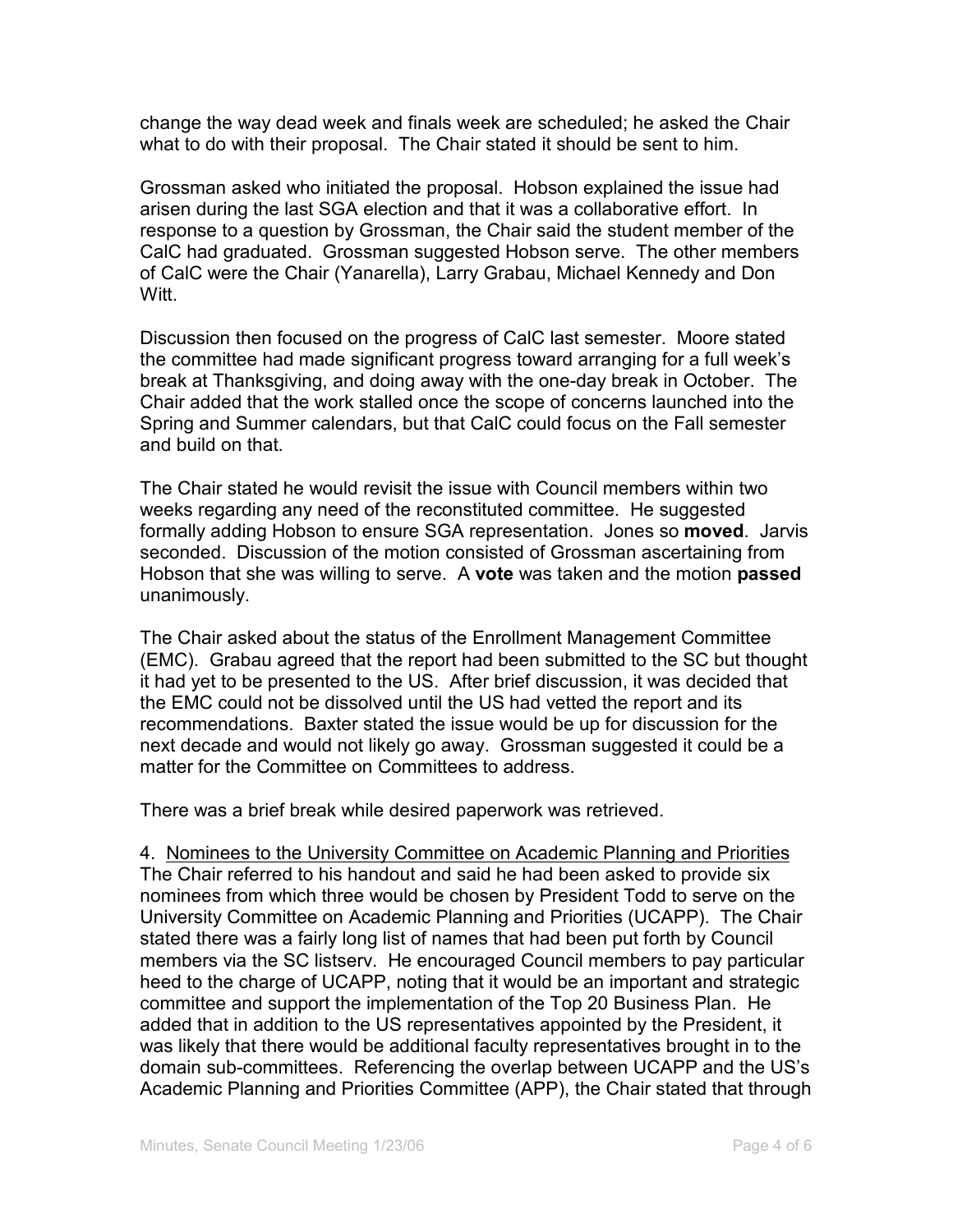conversations with Interim Provost Smith and Vice President for Institutional Research Planning and Effectiveness Connie Ray, he understood that at a minimum, the chairs of the US APP and Research Committees would be involved in the domain sub-committees. UCAPP will be high-intensity, meeting regularly and being involved in high-level policies for which recommendations will be sought. The Chair opined that individuals put forth for review by the President should be able to speak their minds, have a significant measure of experience at UK and be concerned with faculty governance issues. He added that a degree of breadth across the University would be helpful.

In response to questions about the origin of UCAPP, the Chair explained that Ray had chaired a committee involved in responding to the Council on Postsecondary Education (CPE) call for a University action plan. Out of the discussions involving faculty and administrators, there was interest in continuing the life of the committee, especially with respect to broad issues of planning in relationship to the Top 20 Business Plan. Out of discussions between the President and Provost, UCAPP was formed. Due to the heavy stress on academic planning and related issues, an effort was originally made to keep the size of the main committee to 10-12 with significant representation of the faculty. The Chair thought that the creeping expansion of the committee's size occurred as it underwent various revisions in the President's Executive Cabinet.

Tagavi suggested the SC Chair could be included as an ex officio, in part to serve as a liaison between UCAPP and the SC. He stated that it could be awkward for a UCAPP member to be asked to inform the SC of the actions of UCAPP. The Chair agreed with the suggestion.

Tagavi **moved** that the Senate Council respectfully request that the Senate Council Chair be added to the University Committee on Academic Planning and Priorities as an ex officio member, separate from the six names put forward for review by President Todd.

Grossman thought it might not be approved by the President, and suggested identifying one (of the three members appointed by the President) individual to be officially designated the SC liaison. Discussion commenced about this idea.

Grabau questioned language in an email sent out by the Chair, referring to specific qualities of potential nominees ("young" and "energetic"). The Chair clarified by saying it was stated in one or more forums that the President would look to younger faculty with fresh perspectives among those faculty appointments to the committee that he made. Grabau also wondered about an official definition of "faculty development" included in the handout.

Jones **seconded** Tagavi's motion. Randall offered a friendly amendment to insert the wording "or the past Senate Council Chair." There was discussion on the suggestion. Baxter offered a friendly amendment to allow the SC to